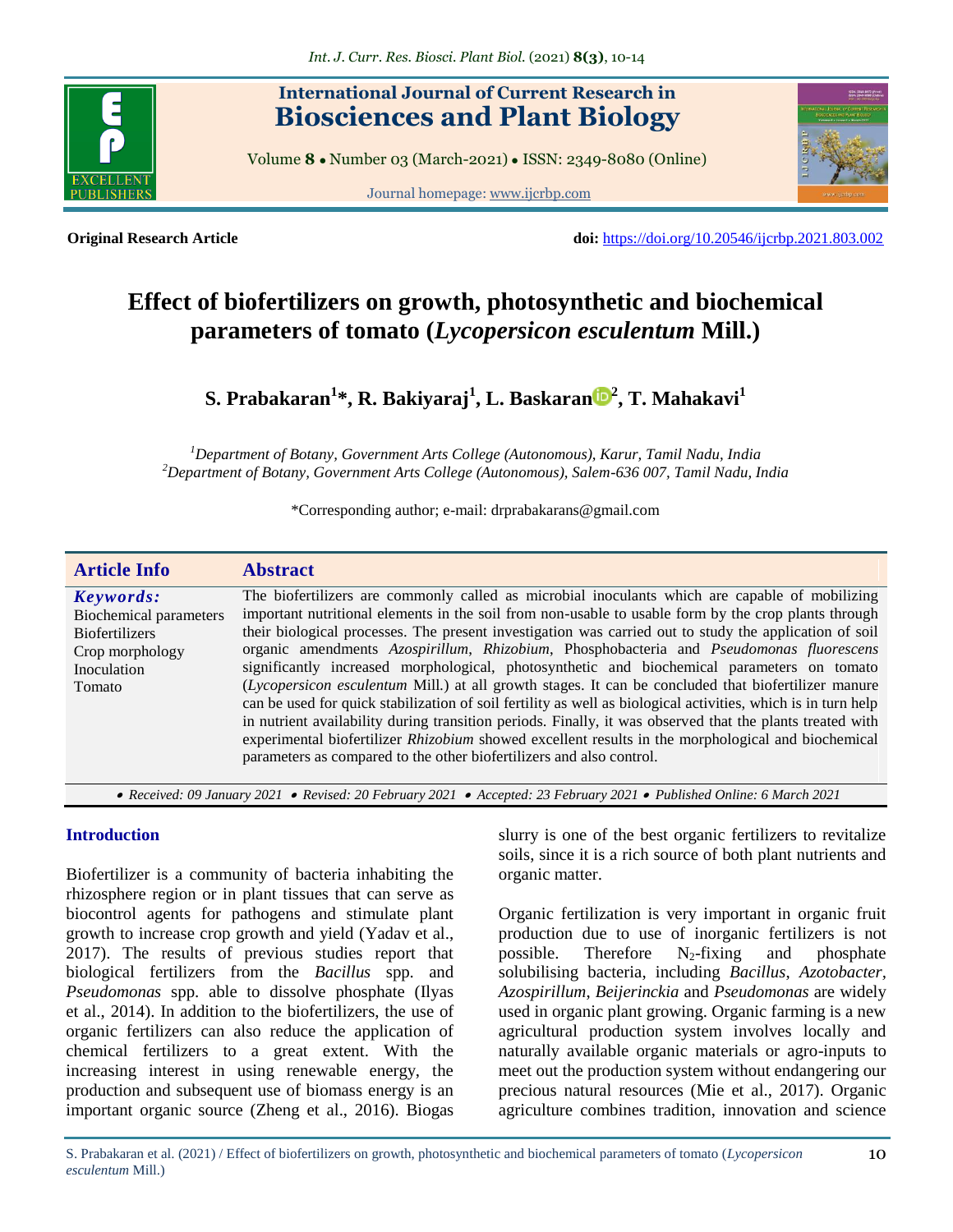to benefit the shared environment and promote fair relationships and a good quality of life for all involved.

Tomato (*Lycopersicon esculentum* Mill.) belongs to family Solanaceae, is one of the popular vegetables of great commercial value and is used in various forms. This is one of the most popular and second largest producers of the vegetable in the world. Tomato occupies large scale cultivation in India with an average production of 4.6 MT per year. It contains higher quantity of total sugar starch and minerals like potassium, calcium, sodium, magnesium, phosphorus, boron, manganese, zinc, copper, iron, etc. Apart from this it also contains organic acids such as citric, malic and acetic acid which are known as health acids in fresh tomato fruit.

In this experiment, there are number of microbial inoculants used as biofertilizers. They include *Azospirillum*, Phosphobacteria, *Rhizobium* and *Pseudomonas fluorescens*, which have been given much attention as they are responsible to plant growth and development of crops under pot culture inoculation. In the present investigation, the effects of biofertilizers were studied separately to establish the growth, morphological and biochemical effects on *L. esculentum*.

# **Materials and methods**

# **Seed material**

The seeds of tomato were collected from collected from the Regional Agricultural Research Station, Karur-639 005, Tamil Nadu.

# **Details of treatment**

The experiment was laid down in a pot culture with three replications and five treatments. Treatment details without amendments (Control, *Azospirillum*, Phosphobacteria, *Rhizobium* and *Pseudomonas fluorescens.* The experiment conducted in sandy loam soil of botanical garden, PG Research and Department of Botany, Government Arts College, Karur, Tamil Nadu.

# **Design and layout**

The experiment was laid out in randomized block design (RPD) with three replication and five treatments. Each pot contain total amount of 6 kg with respective amount of *Azospirillum, Rhizobium,* Phosphobacteria and *Pseudomonas fluorescens* in soil. The respective amount of soil amendments were applied at the time of filling of soil into the pot.

# **Observations and its methods**

The plants were watered at regular interval and the growth and bio chemical parameters were recorded after 15 and 30 days of sowing. The morphological parameters such as germination percentage, shoot & root length, fresh & dry weights were measured. The photosynthetic and biochemical parameters such as chlorophyll 'a' and chlorophyll 'b' (Arnon, 1949), total protein content (Lowry et al., 1951), total sugar (Nelson, 1944) and total starch content (Dubois et al., 1956) were analyzed.

# **Results and discussion**

The data of germination percentage showed increase due to various treatments as compared to control (Fig. 1). The maximum germination percentage (90%) was obtained in treatment *Rhizobium,* Phosphobacteria amendments followed *Azospirillum* (84%) and *Pseudomonas fluorescens* (82%), which was significantly over control. This result agreed with the result of Reddy et al. (2018) which affirmed that soil inoculation with NPK 75 kg/ha+ *Azotobacter* sp. + *Azospirillum* sp increased okra crop seed germination, shortened the period between sowing and transplanting by 7 days, increased the yield.



**Fig. 1:** Effect of different soil amendments on germination percentage of *L. esculentum.*

The shoot length and root length recorded increase due to application of *Azospirillum*, Phosphobacteria, *Rhizobium* and *Pseudomonas fluorescens* over control (Figs. 2A and 2B). Maximum shoot and root length was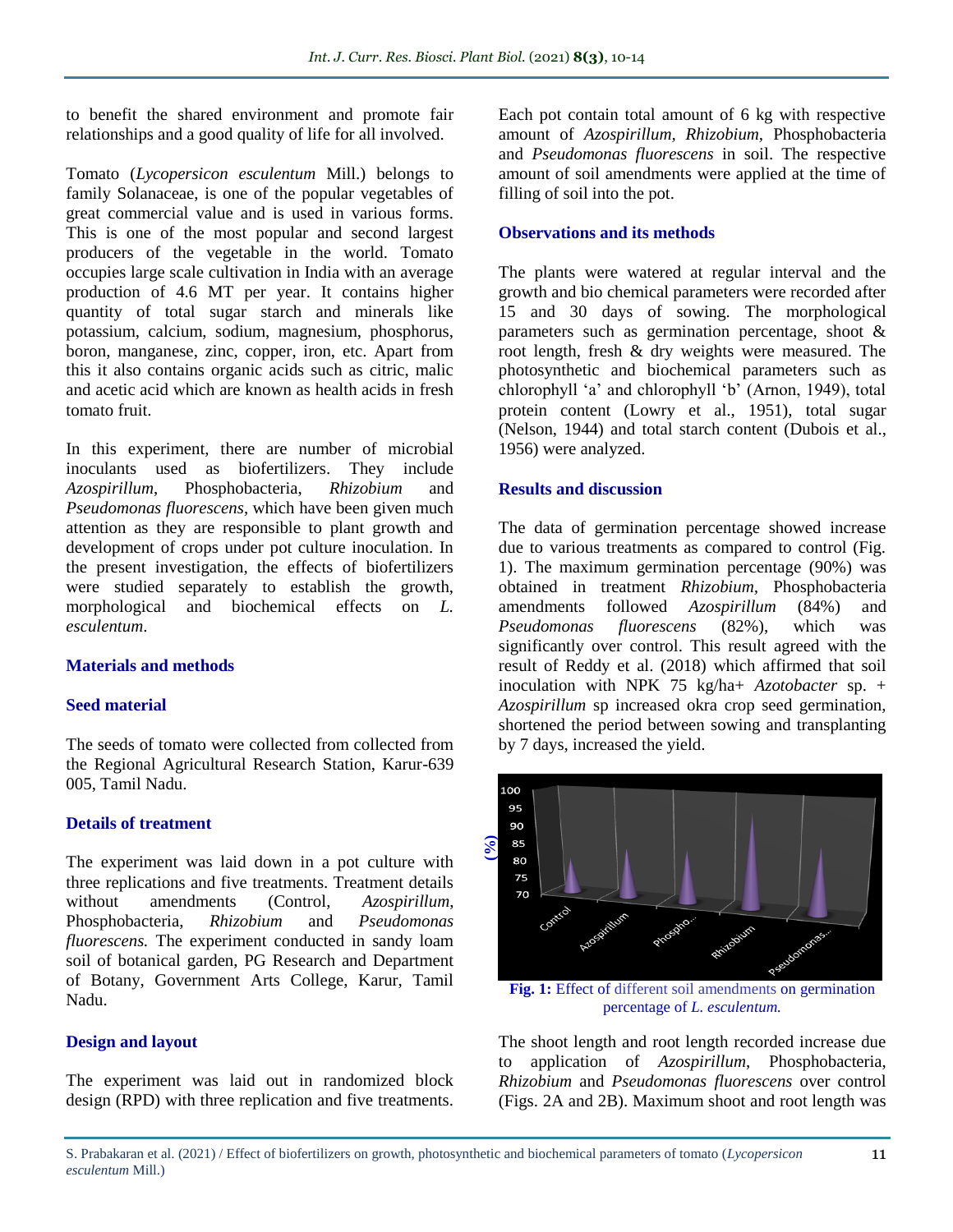observed in single application of soil amendment *Rhizobium* on 15 and 30 DAS with respect to control. Minimum shoot and root length was recorded from the untreated plants. The result is in line with the finding Nalawde and Bhalerao (2015), who reported that the significant increase in growth parameter of black gram (*Vigna mungo* L.). Their morphological parameters such as number of leaves, length of leaves, breath of leaves, length of plants, shoot length, root length and total length of plant showed significant increase.

The data on Figs. 3A and 3B, the fresh weight and dry weight of tomato plant on 15 and 30 DAS, as a result, *Rhizobium* treatment alone gave significantly higher fresh weight and dry weight compared to control and also other treatments. This resulted due to the improved growth status of plants because of the presence of organic amendments in the soil. Our result is supported by Farfour (2013) who reported that, inoculation of faba bean with rhizobial strain caused noticeable increase in plant length, fresh weight and dry weight. In addition to Sameh et al. (2017) also reported that inoculation of strains increases plants dry weight.



As it indicated in Figs. 4A and 4B, chlorophyll 'a' and chlorophyll 'b' recorded increase due to application of *Azospirillum*, *Phosphobacteria*, *Rhizobium* and *Pseudomonas fluorescens* over control. Maximum chlorophyll 'a' and chlorophyll 'b' was observed in single application of soil amendment *Rhizobium* on 15

and 30 DAS with respect to control. Minimum chlorophyll 'a' and chlorophyll 'b' was recorded from the untreated plants. This is in line with the results of Kalaiarasi and Sivakumar (2014) who documented that the chlorophyll content was increased in *Phaseolus vulgaris* L. the chlorophyll content was increased in combined inoculation of *Rhizobium* sp., Phosphobacteria, *Azotobacter* sp. and *Azospirillum* sp. inoculation of *Rhizobium* sp., Phosphobacteria, *Azotobacter* sp. and *Azospirillum* sp. *6* treatments than in control plants.  $\frac{1}{2}$ <br> $\frac{1}{2}$ <br> $\frac{1}{2}$ tr<br> **16**<br>
171 el<br>th<br>K<br>A a<br>cl<br>th  $\frac{a}{c}$ *Control Azospirillum Phospho bacteria Rhizobium Pseudomonas*  combined *10*



Fig. 3: Effect of different soil amendments on **(A)** fresh Dry Weight (15 Days) Dry Weight (30 Days) weight and **(B)** dry weight of *L. esculentum.*

As the analysis of variance indicated in Figs. 5 (A, B and C), protein, total sugar and starch contents recorded increase due to application of *Azospirillum*, Phosphobacteria, *Rhizobium* and *Pseudomonas fluorescens* over control. Maximum protein, total sugar and starch contents was observed in single application of soil amendment *Rhizobium* on 15 and 30 DAS with respect to control. Minimum protein, total sugar and starch contents was recorded from the untreated plants. This work agrees with the work of Rahmani et al. (2008) who indicated that nitrogen is the most important element in protein synthesis and its increase in optimum conditions increases the amount of protein. Also the obtained findings are in line with Tiwari (2017) who reported an increment of total sugar and carbohydrates content with the mixed culture of *Azotobacter* and *Rhizobium* sp. treatment  $(T_4)$  increased reducing and non-reducing sugars quantity. Non-reducing sugar contents were increased due to the possible reasons to enhance in carbon fixation, activation of enzymes and improved photosynthetic rate.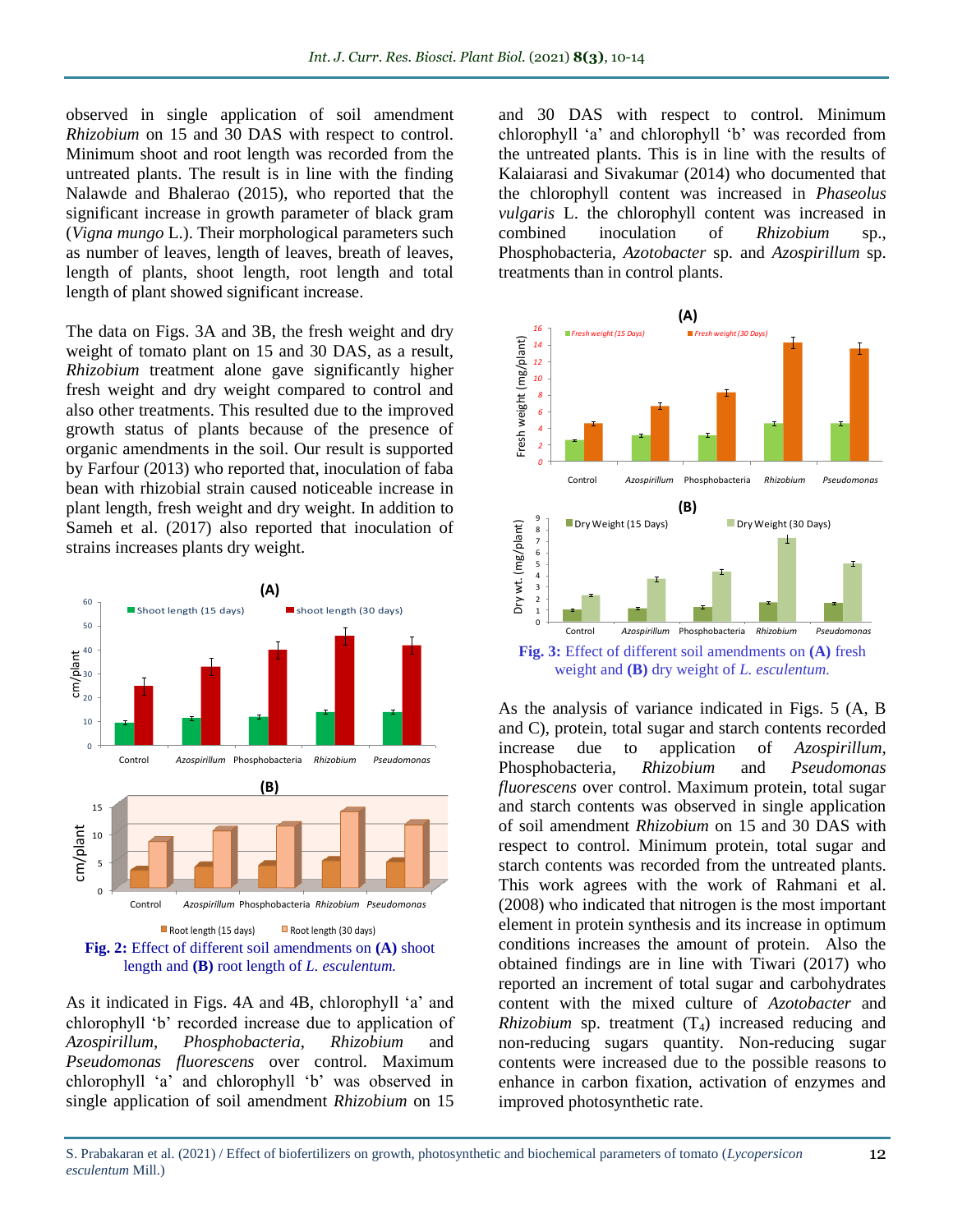

Fig. 4: Effect of different soil amendments on **(A)** Chlorophyll 'a' and **(B)** Chlorophyll 'b' contents in *L. esculentum* leaves*.*





#### **Conclusions**

From the results of this study, it is clear that biofertilizers show better results compared to that of the control experiments. Based on the results of the present study, it can be stated that the *Rhizobium* exhibited better results followed by *Pseudomonas aeruginosa* and phosphobacteria. The enhanced growth of tomato is attributed to the addition of biofertilizers and therefore can be used as biofertilizer for the cultivation of tomato crops. Further combinatorial effect of these biofertilizers and field trial evaluations enrich the effectiveness of crop growth and yield.

#### **Conflict of interest statement**

Authors declare that they have no conflict of interest.

#### **References**

- Arnon, D.I., 1949. Copper enzymes in isolated chloroplasts. photophenoloxidase in *Beta vulgaris*. Plant. Physiol., 24: 1-5.
- Dubois, M., Gilles, K.A., Hamilton, J.K., Rebers, P.A., Smith, F., 1956. Colorimetric method for determination of sugars and related substances. Anal. Chem., 28: 350-356.
- Farfour, A. S., 2013. Enhancement of the growth and phenolic content of faba bean (*Vicia faba* L.) by applying some biofertilizer agents. J. Food Stud., 2(2): 20.
- Ilyas, S., Asie, K.V., Sutariati, G.A.K., 2014. Biomatri conditioning or biopriming with biofungicides or biological agents applied on hot pepper (*Capsicum annuum* L.) seeds reduced seed borne *Colletotrichum capsici* and increased seed quality and yield. In: XXIX International Horticultural Congress on Horticulture: Sustaining Lives, Livelihoods and Landscapes (IHC2014): 1105. pp. 89-96.
- Kalaiarasi, R., Sivakumar, T., 2014. Effect of bacterial biofertilizers on the growth and yield of *Phaseolus vulgaris* L. Int. J. Adv. Res. Biol. Sci., 1(8): 56–73.
- Lowry, O.H., Rosebrough, N.J., Farr, A.L., Randall, R.J., 1951. Protein measurement with folin phenol reagent. J. Biol. Chem., 193: 265-275.
- Mie, A., Andersen, H.R., Gunnarsson, S., Kahl, J., Kesse-Guyot, E., Rembiałkowska, E., Quaglio, G., Grandjean, P., 2017. Human health implications of organic food and organic agriculture: a comprehensive review. Environ. Health, 16(1): 1-11.